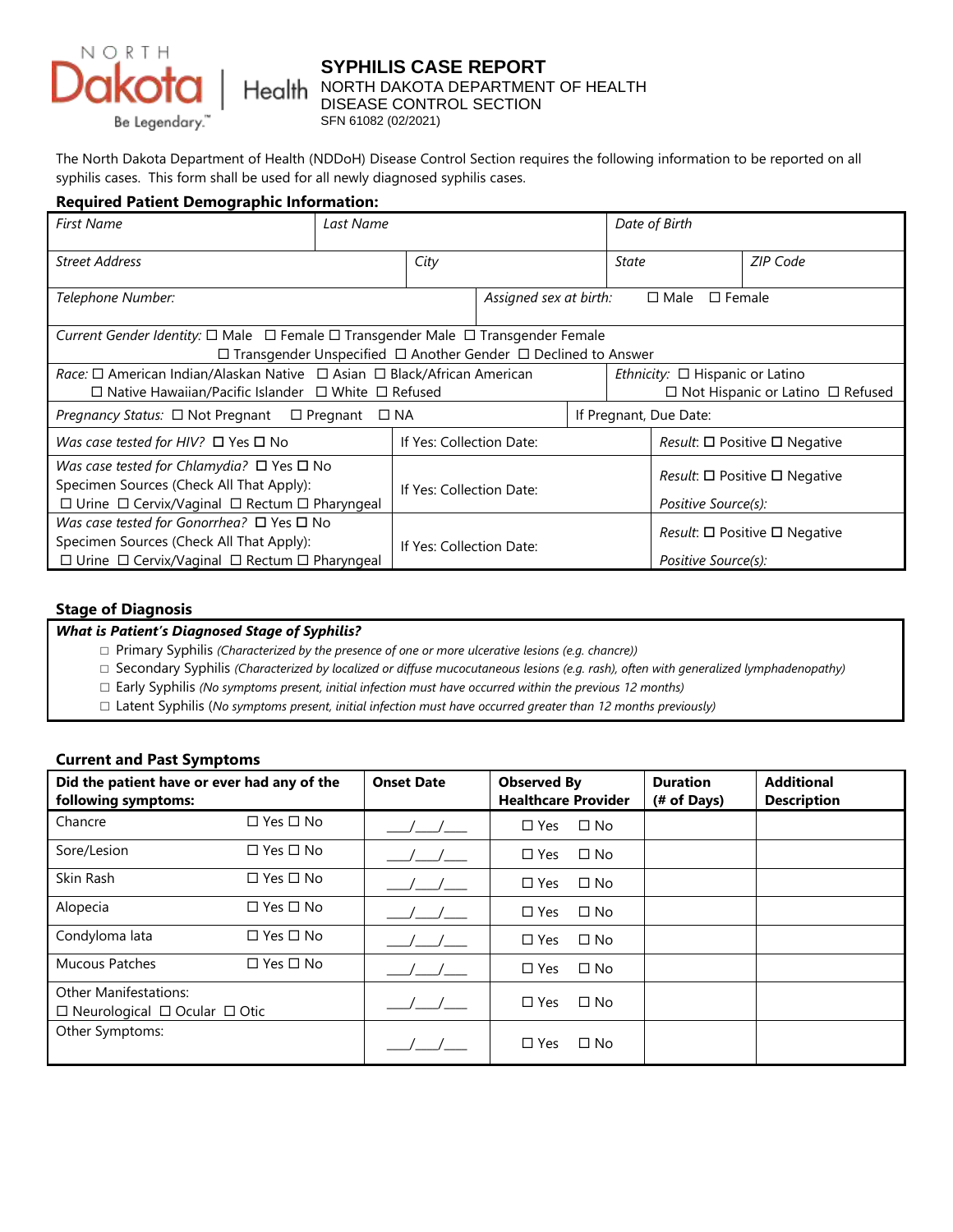# SFN 61082 (02/2021) Page 2 of 3

## **Provider Information**

| Diagnosing HealthCare Provider: |                   |
|---------------------------------|-------------------|
| Facility:                       | Telephone Number: |

# **Testing Information**

| Reason Test Conducted: □ Infection □ Screen □ Partner Referral                    |                                   |                                                          |                                                                    |                                                      |  |
|-----------------------------------------------------------------------------------|-----------------------------------|----------------------------------------------------------|--------------------------------------------------------------------|------------------------------------------------------|--|
| Did case have history of syphilis testing? $\Box$ Yes $\Box$ No                   |                                   |                                                          | If Yes, collection date, test type & results:                      |                                                      |  |
| Specimen Collection Date:<br>Testing Laboratory:                                  |                                   |                                                          |                                                                    |                                                      |  |
| Testing Note: Need both a non-treponemal and treponemal test to confirm syphilis. |                                   |                                                          |                                                                    |                                                      |  |
| Was a non-treponemal (RPR or VDRL) test                                           |                                   | If yes, which test was performed?                        |                                                                    | RPR Titer 1:______                                   |  |
| performed? □ Yes □ No                                                             |                                   | $\Box$ RRP $\Box$ VDRL (Source: $\Box$ Blood $\Box$ CSF) |                                                                    | VDRL Titer 1:                                        |  |
| Was a treponemal (ex TPPA) test                                                   | If yes, which test was performed? |                                                          | If yes, results? <b>TPPA</b> : $\Box$ Reactive $\Box$ Non-Reactive |                                                      |  |
| performed? □ Yes □ No                                                             | □ TPPA □ FTA-ABS □ Trep EIA       |                                                          | <b>FTA-ABS:</b> $\Box$ Reactive $\Box$ Non-Reactive                |                                                      |  |
|                                                                                   |                                   |                                                          |                                                                    | <b>Trep EIA:</b> $\Box$ Reactive $\Box$ Non-Reactive |  |

## **Treatment Information**

| Was treatment given for this infection? $\Box$ Yes $\Box$ No                                                                                                                                                                                                       |                                         |  |                                        |                                                                                                  |                                         |  |  |
|--------------------------------------------------------------------------------------------------------------------------------------------------------------------------------------------------------------------------------------------------------------------|-----------------------------------------|--|----------------------------------------|--------------------------------------------------------------------------------------------------|-----------------------------------------|--|--|
| <b>Syphilis Treatment:</b><br>$\Box$ Benzathine penicillin G (Bicillin L-A) 2.4 million units IM in a single dose<br>□ Benzathine penicillin G (Bicillin L-A) 7.2 million units total, administered<br>as 3 doses of 2.4 million units IM each at 1-week intervals |                                         |  |                                        | □ Doxycycline, 100 mg PO BID * 14 days<br>□ Doxycycline, 100 mg PO BID * 28 days<br>$\Box$ Other |                                         |  |  |
| Date of First Dose<br>of Bicillin L-A:                                                                                                                                                                                                                             | Date of Second Dose<br>of Bicillin L-A: |  | Date of Third Dose<br>of Bicillin L-A: |                                                                                                  | Treatment Date (if<br>prescribed Doxy): |  |  |
| If not observed, what pharmacy was prescription sent to?                                                                                                                                                                                                           |                                         |  |                                        |                                                                                                  |                                         |  |  |
| Was follow up appointments made? $\Box$ Yes $\Box$ No                                                                                                                                                                                                              | If yes, date(s) of follow-up:           |  |                                        |                                                                                                  |                                         |  |  |

# **Did the patient have or ever had any of the following risk factors?**

| Does the patient have a history of STI infections?        | п                       | Yes        |                       | No        |                     |
|-----------------------------------------------------------|-------------------------|------------|-----------------------|-----------|---------------------|
| Is the patient resident/staff of correctional facility?   | $\Box$                  | Yes        | $\Box$                | <b>No</b> |                     |
| Has patient used intravenous/injection drugs?             | П                       | Yes        | П                     | No        |                     |
| Has patient used non-injection drugs?                     | $\Box$                  | <b>Yes</b> | $\Box$                | <b>No</b> |                     |
| Has the patient had sex while high/intoxicated?           | П                       | Yes        | П                     | No        |                     |
| Has the patient had sex with an injection drug user?      | $\Box$                  | <b>Yes</b> | $\Box$                | <b>No</b> |                     |
| Has the patient traded sex for drugs or money?            | П                       | Yes        | п                     | No        |                     |
| Has the patient had sex with an anonymous sex partner?    | $\Box$                  | <b>Yes</b> | $\Box$                | <b>No</b> |                     |
| Has the patient ever met sexual partners on the internet? | П                       | Yes        | П                     | No        |                     |
| Total number of sex partners in last 12 months:           |                         |            |                       |           |                     |
| Number of <b>Female</b> Partners                          |                         |            |                       |           |                     |
| Number of <b>Male</b> Partners                            |                         |            |                       |           |                     |
| Number of Transgender Partners                            |                         |            |                       |           |                     |
| What types of sex has the patient had?                    | $\Box$ Vaginal          |            | □ Oral, unspecified   |           | □ Anal, unspecified |
|                                                           |                         |            | □ Oral, perform       |           | $\Box$ Anal, top    |
|                                                           |                         |            | □ Oral, receive       |           | $\Box$ Anal, bottom |
| How frequently does the patient use condoms during sex?   | □ Always                |            | $\Box$ Half the time  |           | $\Box$ Never        |
|                                                           | $\Box$ Most of the time |            | $\Box$ Not that often |           |                     |